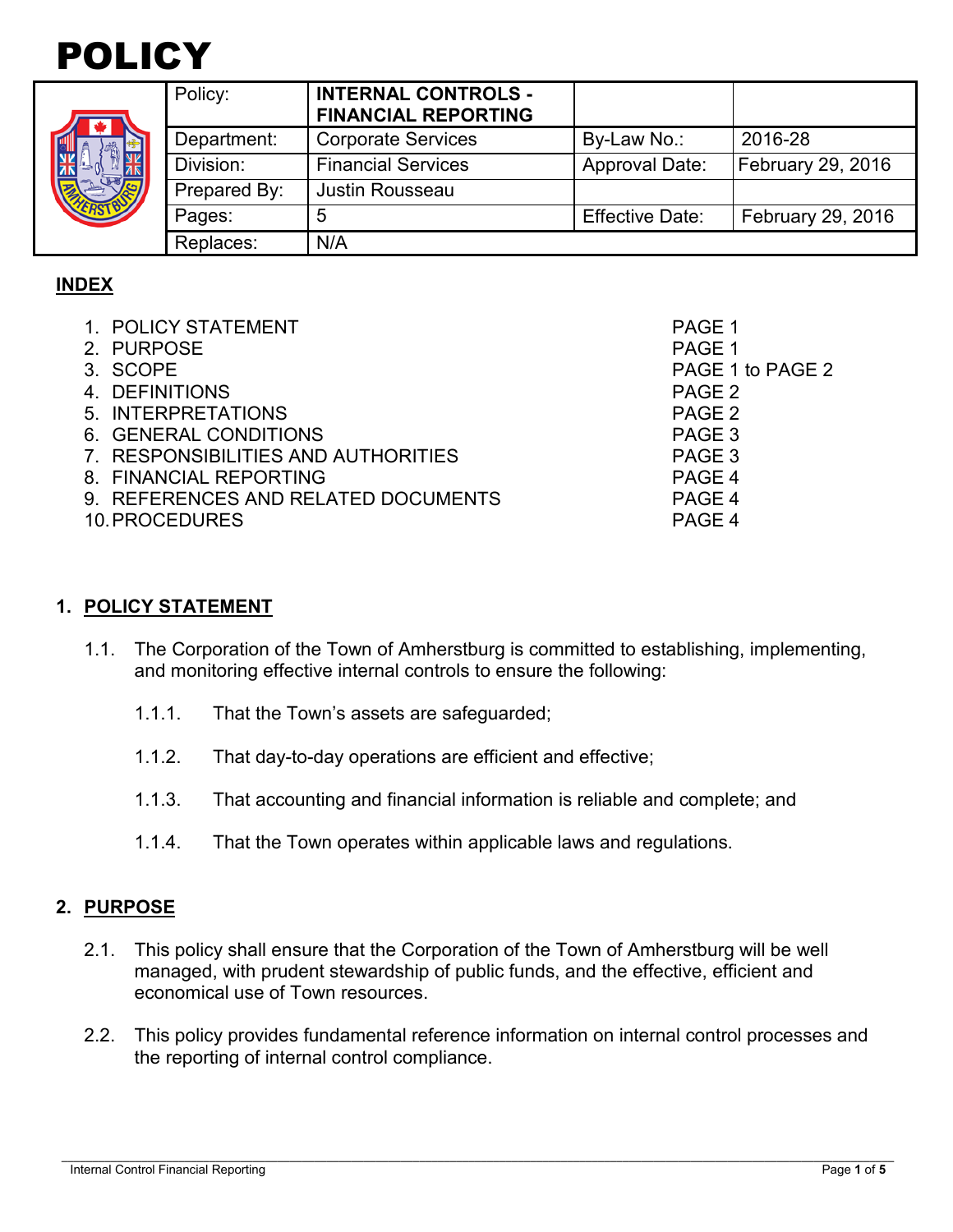2.3. This policy presents reliable reporting mechanisms, providing transparency and accountability for how the Town spends its public funds to achieve results, and deliver services to the residents of Amherstburg.

# **3. SCOPE**

- 3.1. This policy applies to all activities that are under taken by Administration in regards to the use of assets, whether those assets are financial or non-financial in nature.
- 3.2. This policy shall be reviewed every two years from the date it becomes effective, and/or sooner at the discretion of the Director of Corporate Services/Treasurer.

### **4. DEFINITIONS**

- 4.1. **Chief Administrative Officer (CAO)** is the Chief Administrative Officer for the Corporation of the Town of Amherstburg, which includes the roles and responsibilities as laid out in Section 229 of the *Municipal Act, 2001*.
- 4.2. **Council** refers to the current elected Council for the Corporation of the Town of Amherstburg. This includes, as an entirety, the Mayor, Deputy Mayor and Councillors.
- 4.3. **Director** is the person responsible for direction and operational control of a division as defined on the Town's organizational structure.
- 4.4. **Deputy Treasurer** is the Deputy Treasurer for the Corporation of the Town of Amherstburg, which includes the roles and responsibilities as laid out in Section 286 of the *Municipal Act, 2001*.
- 4.5. **Internal Controls** are a process by which the Town attempts to prevent or minimize the likelihood of accounting-related errors, irregularities, and illegal acts. Internal controls help safeguard funds, provide efficient and effective management of assets, and permit accurate financial accounting. Internal controls cannot eliminate all errors and irregularities, but they can alert Council to potential problems.
- 4.6. **Staff** is any person employed with the Town of Amherstburg, including any union or nonunion, regular or temporary, full-time, part-time, seasonal or casual staff member, including but not limited to permanent staff, temporary staff, students, recreation staff, contract employees, and paid work placements.
- 4.7. **Town** is the Corporation of the Town of Amherstburg.
- 4.8. **Treasurer** is the Treasurer for the Corporation of the Town of Amherstburg, which includes the roles and responsibilities as laid out in Section 286 of the *Municipal Act, 2001*.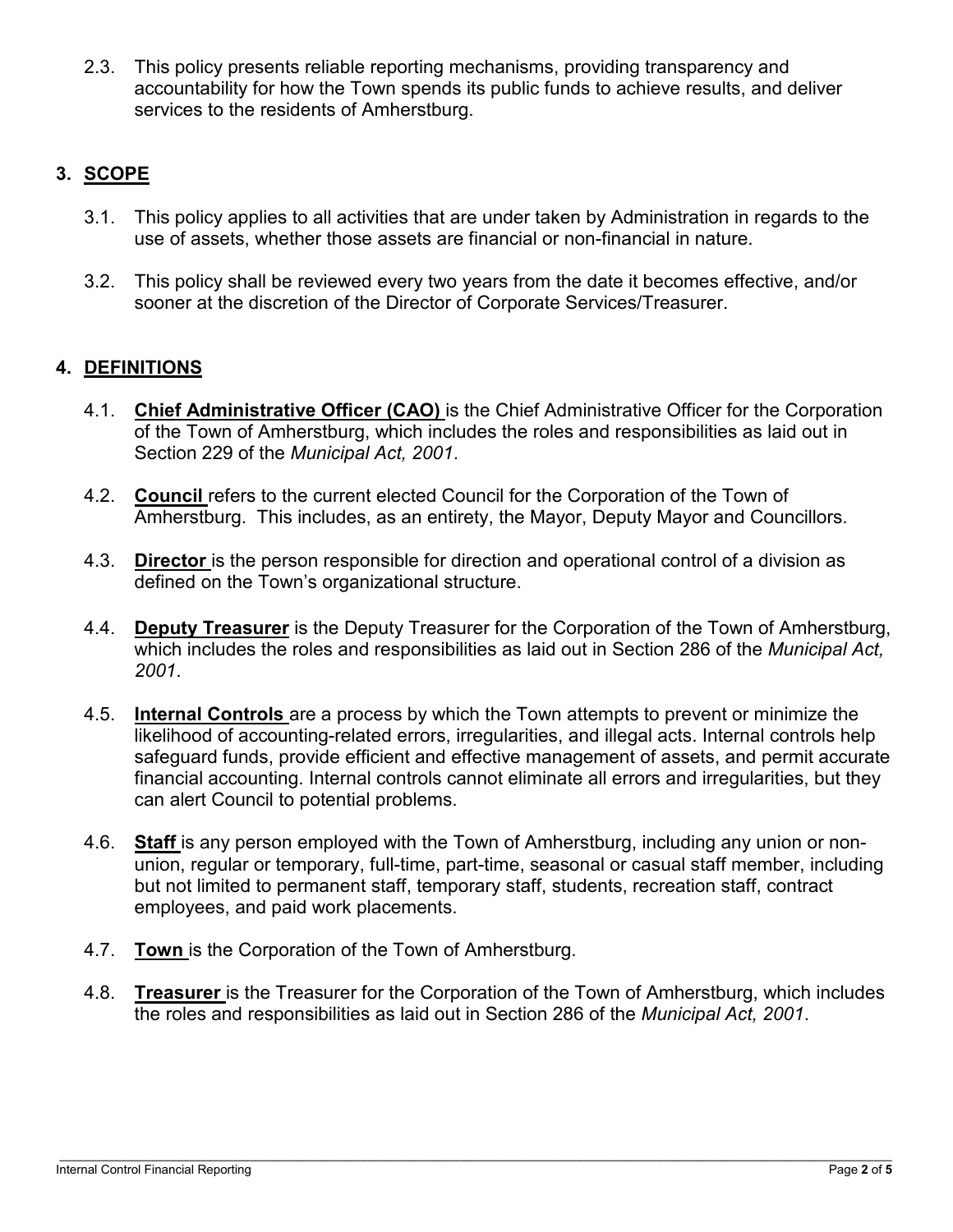### **5. INTERPRETATIONS**

5.1. Any reference in this Policy to any statute or any section of a statute shall, unless expressly stated, be deemed to be reference to the statute as amended, restated or re-enacted from time to time. Any references to a By-law or Town policy shall be deemed to be a reference to the most recent passed policy or By-law and any replacements thereto.

# **6. GENERAL CONDITIONS**

- 6.1. Risks relating to the stewardship of Town resources will be adequately managed through effective financial reports to properly mitigate any potential human errors that may occur.
- 6.2. An effective risk-based system of reporting shall be implemented throughout the organization in accordance to this policy.
- 6.3. Reporting will be properly maintained, monitored, and reviewed, with timely corrective measures taken when issues, or potential issues, are identified.
- 6.4. Financial reports will be provided to Council and the public by the Department of Financial Services in the form of Quarterly and Yearly reports.
- 6.5. The following financial reports will be provided to Council Quarterly:
	- 6.5.1. Budget to Actuals Operations Fund.
	- 6.5.2. Budget to Actuals Water Fund.
	- 6.5.3. Budget to Actuals Wastewater Fund.
	- 6.5.4. Capital Spending.
	- 6.5.5. Reserve and Restricted Cash Funds.
- 6.6. The following financial reports will be provided to Council Yearly:
	- 6.6.1. Audited Financial Statement.
	- 6.6.2. Financial Information Return.
	- 6.6.3. Budget for Operations.
	- 6.6.4. Budget for Water.
	- 6.6.5. Budget for Wastewater.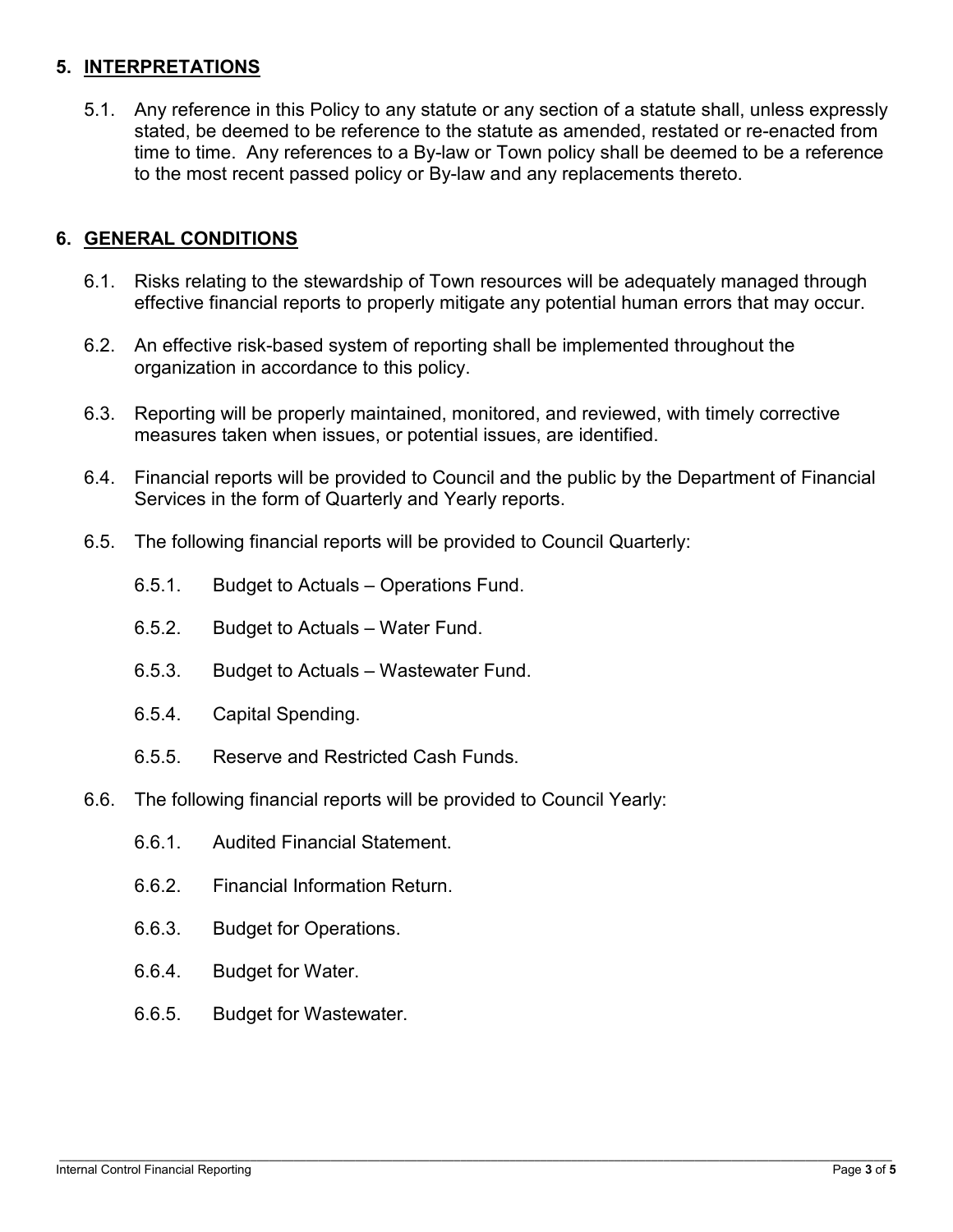# **7. RESPONSIBILITIES AND AUTHORITIES**

- 7.1. **Council** has the authority and responsibility to:
	- 7.1.1. Receive reports from Financial Services provided in response to this policy.
	- 7.1.2. Thoroughly review reports from Financial Services to gain complete comprehension of the Town's financial position.
	- 7.1.3. Request clarification of reported items if forecasts are unclear or if further explanation is required to ensure comprehension of financial reports.
	- 7.1.4. Request additional financial reports from the Director of Financial Services/Treasurer as required.
- 7.2. **Chief Administrative Officer (CAO)** has the authority and responsibility to:
	- 7.2.1. Ensure that all actions undertaken by employees are consistent with this policy.
	- 7.2.2. Support the Town's control and risk management activities.
	- 7.2.3. Ensure that the Financial Services Department provides to Council all yearly and quarterly reports, as indicated through this policy.
- 7.3. **Director of Corporate Services/Treasurer** has the authority and responsibility to:
	- 7.3.1. Provide to Council all yearly and quarterly reports, as indicated through this policy.
	- 7.3.2. Ensure the establishment, maintenance, monitoring, and review of internal controls to mitigate risk in the following areas:
		- 7.3.2.1. The effectiveness and efficiency of programs, operations and resource management, including the safeguarding of Town assets;
		- 7.3.2.2. The reliability of financial reporting; and,
		- 7.3.2.3. Compliance with legislation, regulation and policies and delegated authorities.
	- 7.3.3. Monitor compliance with this policy and its supporting directives and standards through periodic audits and other reviews to ensure their effective implementation.
	- 7.3.4. Ensure that appropriate and timely action is taken to address significant issues relating to the system of internal controls and reporting.
	- 7.3.5. Provide reports or information on the system of internal controls as requested by Town Council.